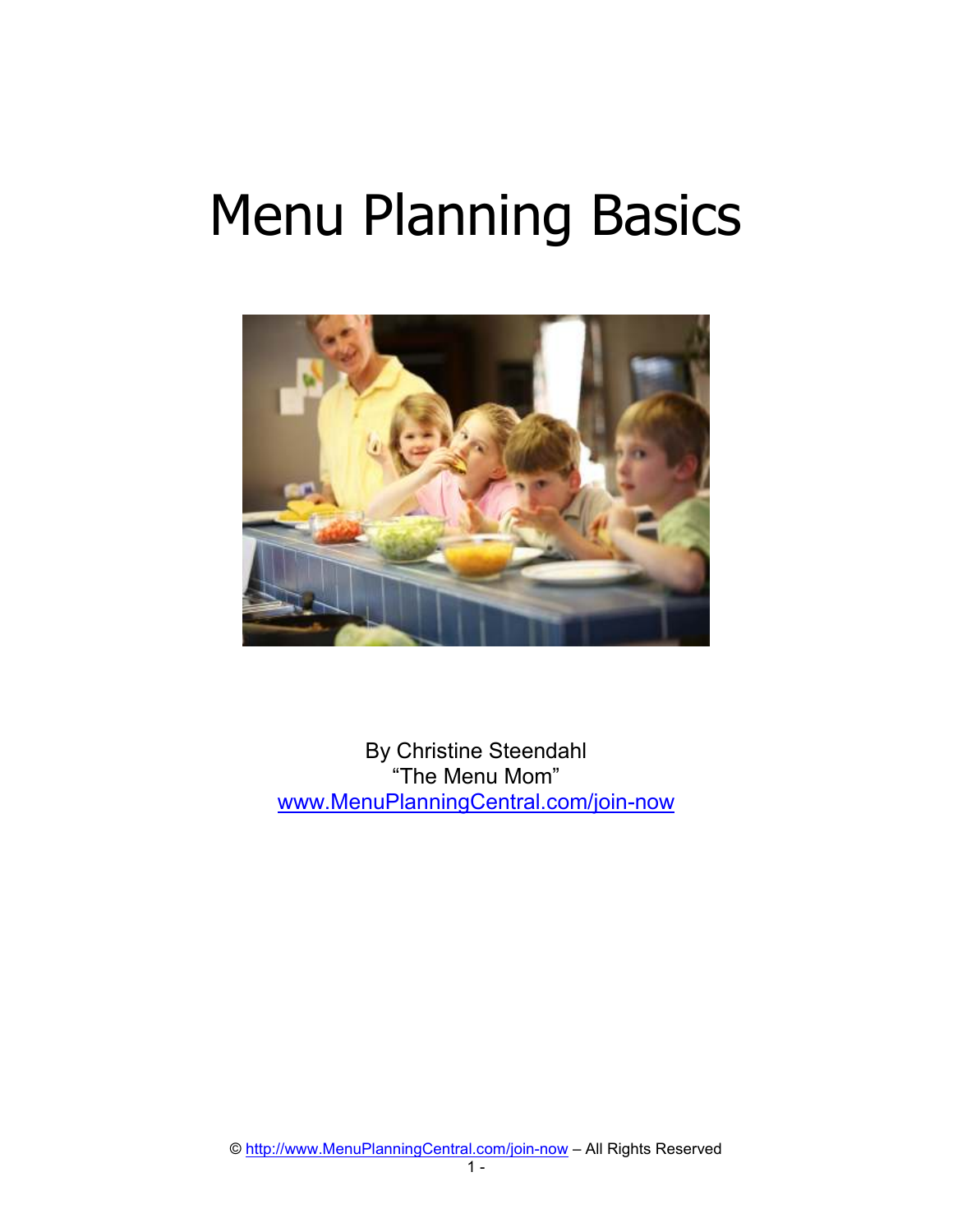## Table of Content

- $\triangleright$  Introduction
- Why Menu Planning Is A Terrible Idea
- What Is Meal Planning
- $\triangleright$  Benefits of Menu Planning
- $\triangleright$  How to Plan Your Meals
- $\triangleright$  Trying New Recipes
- ▶ Making Out Your Shopping List
- $\triangleright$  Saving Money with Menu Planning
- $\triangleright$  Saving Time with Menu Planning
- $\triangleright$  Rediscovering the Family Dinner
- $\triangleright$  Sample Menu Planning Sheet and Grocery List
- $\triangleright$  Resources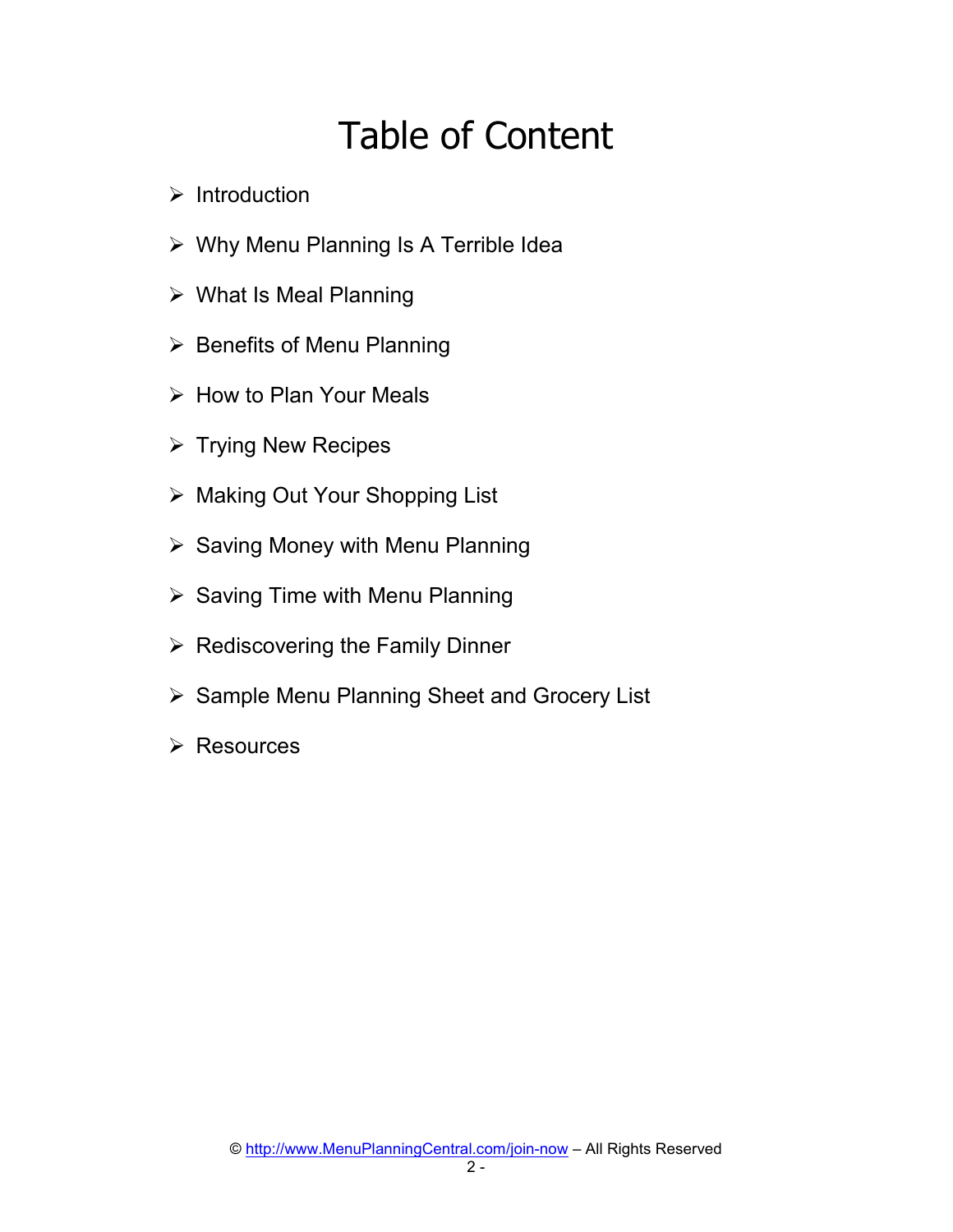#### **Introduction**

Have you ever heard this before? "Mom, What's for dinner? I'm STARVING!" Or perhaps, "Honey, I'm home – When will dinner be ready?" It is the dinner hour – often times everyone is tired and hungry and you have no idea what to make. This entire situation can add stress to your evening. You have to either A.) Quickly pull something together, or B.) Spend a good chunk of money to eat out.

The good news is, I are here to help make your evening meals easy, organized and less stressful. How does that sound? Wonderful I hope! And the good news is this isn't rocket science – anyone can do it – I'll give you all the tools you need.

So grab a glass of lemonade, cuddle up in your favorite chair and get ready for relaxing and enjoyable family meals in the very near future.

Christine Steendard Christine Steendahl

"The Menu Mom"

P.S. Once you're convinced that menu planning can help you and your family, be sure to give our pre-made menus and our exclusive "My Menu Maker" online software a try! www.MenuPlanningCentral.com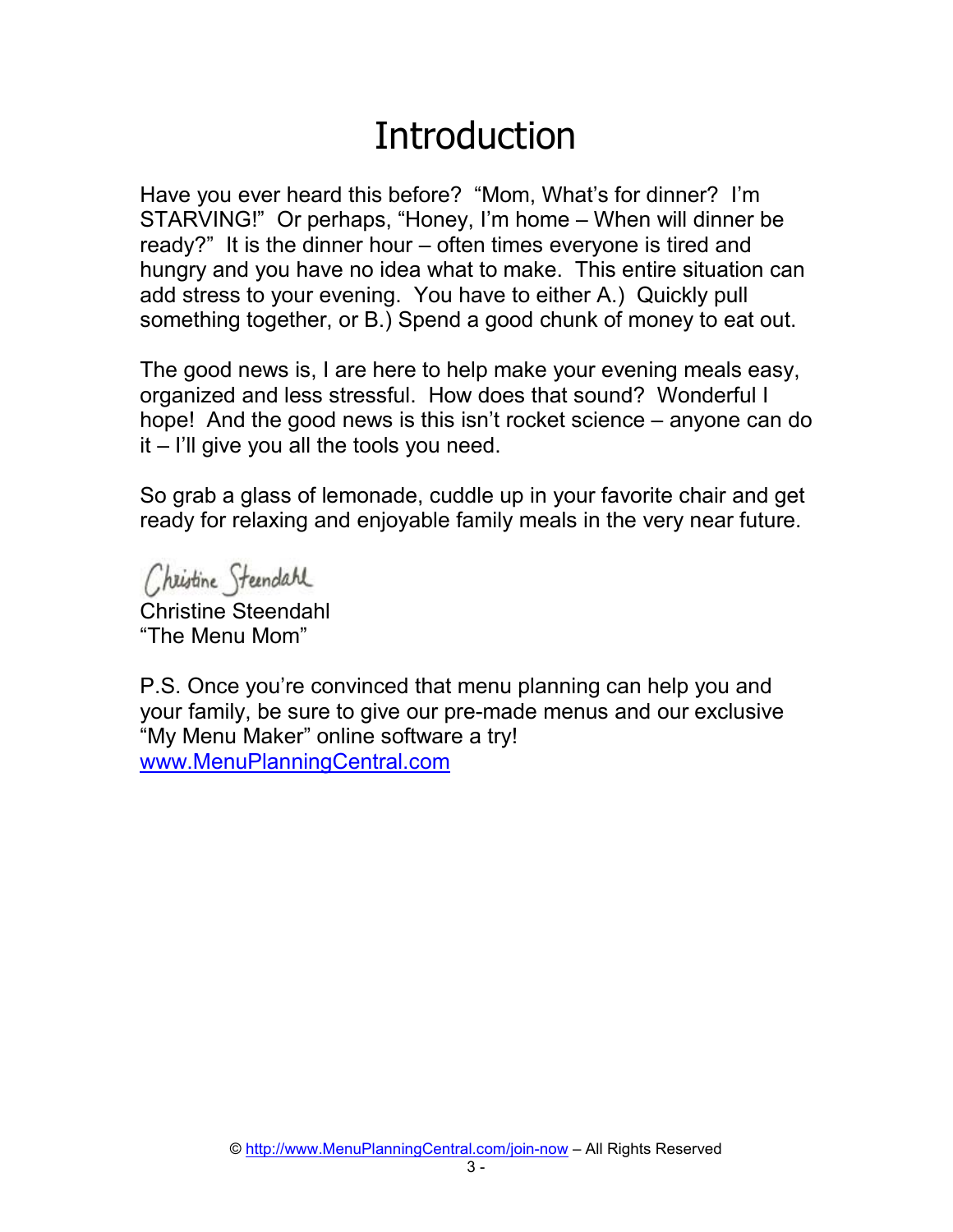## Why Menu Planning Is A Terrible Idea

First off, I don't want to waste your time if menu planning just isn't right for you. Therefore, I have compiled eight reasons why you might not be interested in menu planning, that I want to share with you right away.

1. You enjoy eating unhealthy fast-food three to five times per week.

2. You love the taste of pre-packaged preservative packed frozen convenience food.

3. Spending \$200 and 2 hours at the grocery store, only to come home to discover that there is nothing to cook for dinner is one of your favorite things to do.

4. You enjoy the stress of running around like crazy at dinner time trying to figure out what to cook while your children and husband are hungry and crabby.

5. You like your food rut of spaghetti, hot dogs, pizza, repeat.

6. You have no other way to spend the extra \$100 you spend each week eating out.

7. You have nothing better to do at 5 o'clock every day then to go to the grocery store. It's enjoyable to daily spend extra money on groceries as additional items "fall" into your cart.

8. You have no desire to enjoy a home cooked meal around the dinner table with your family. You feel spending time with your family is a complete waste of time.

If you agree with the above statements you probably do not want to try menu planning – it is probably not going to work out for you. On the other hand, if you possibly disagree with at least one of the above statements, it is time to give menu planning a try!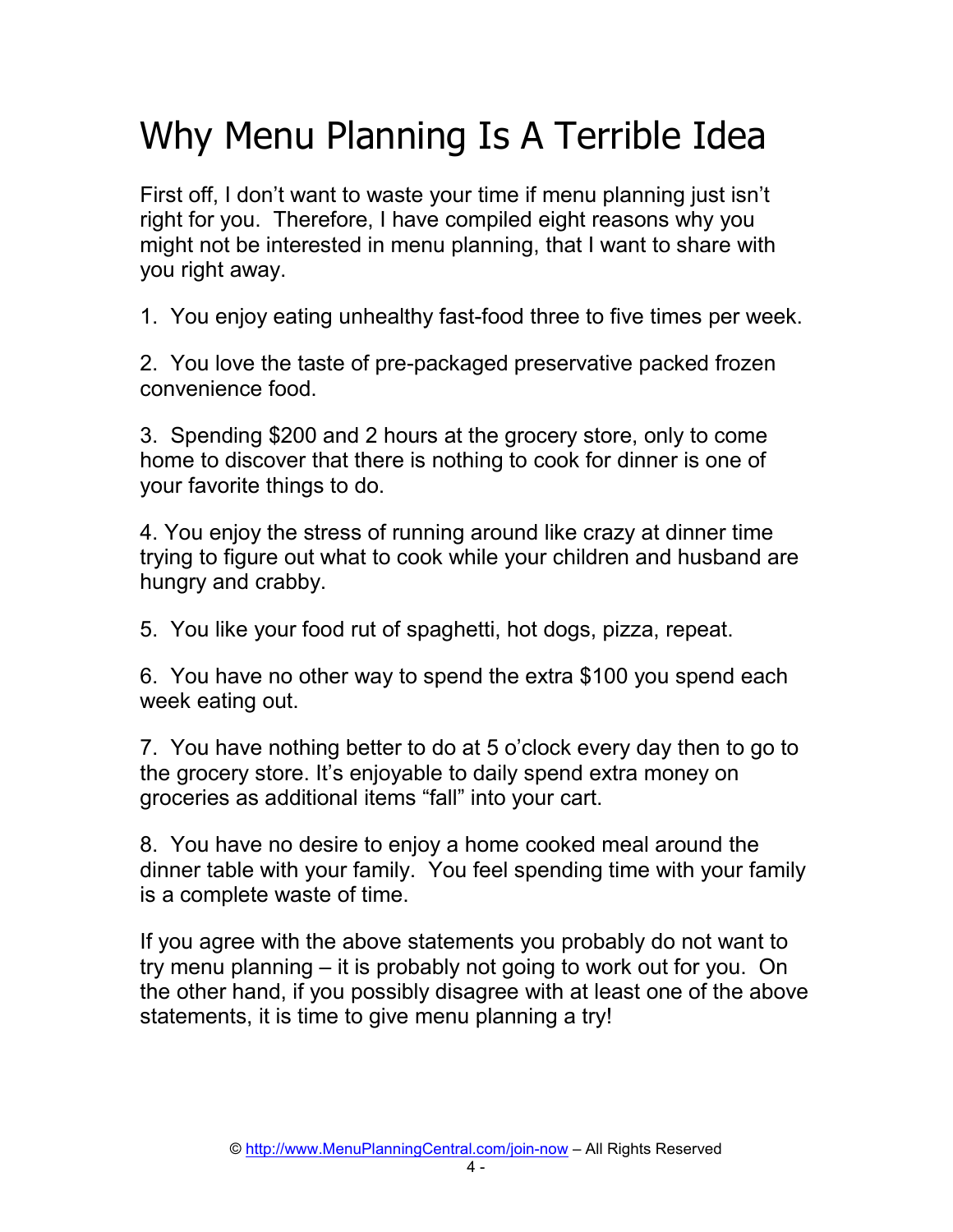## What Exactly Is Meal Planning?

Simply put, menu planning is writing down what your family is going to eat for the week, developing a grocery shopping list with the necessary items for the menu, grocery shopping once per week, and preparing the meals you have chosen. Sounds simple enough right? (If not, don't worry, we're going to help you make it simple.)

## Benefits of Menu Planning

#### **1) Get Dinner On The Table Faster**

If you know what you are going to fix for dinner, and you have everything you need at your fingertips, getting the food on the table becomes a snap. You don't have to stop at the store on your way home, to pick up something to cook. If you are stuck at the office, and your spouse knows what's on the menu for the night – he or she can get started without you.

#### **2) Run To The Store Less Often**

How many times do you run to the grocery store to buy something to cook for dinner. I don't know about you, but it takes me at least 45 minutes every time I do that. Menu planning allows you to get all your shopping done once a week, and make sure you have what you need to prepare every single dinner for the week.

#### **3) You'll Eat Better**

You have the best intentions to prepare wholesome, healthy meals for your family. Then you get home late, everyone is hungry and there is nothing in the fridge. You head for takeout or call the pizza delivery guy. If you plan your meals and have what you need at home you are much more likely to actually cook all those healthy dishes for your family.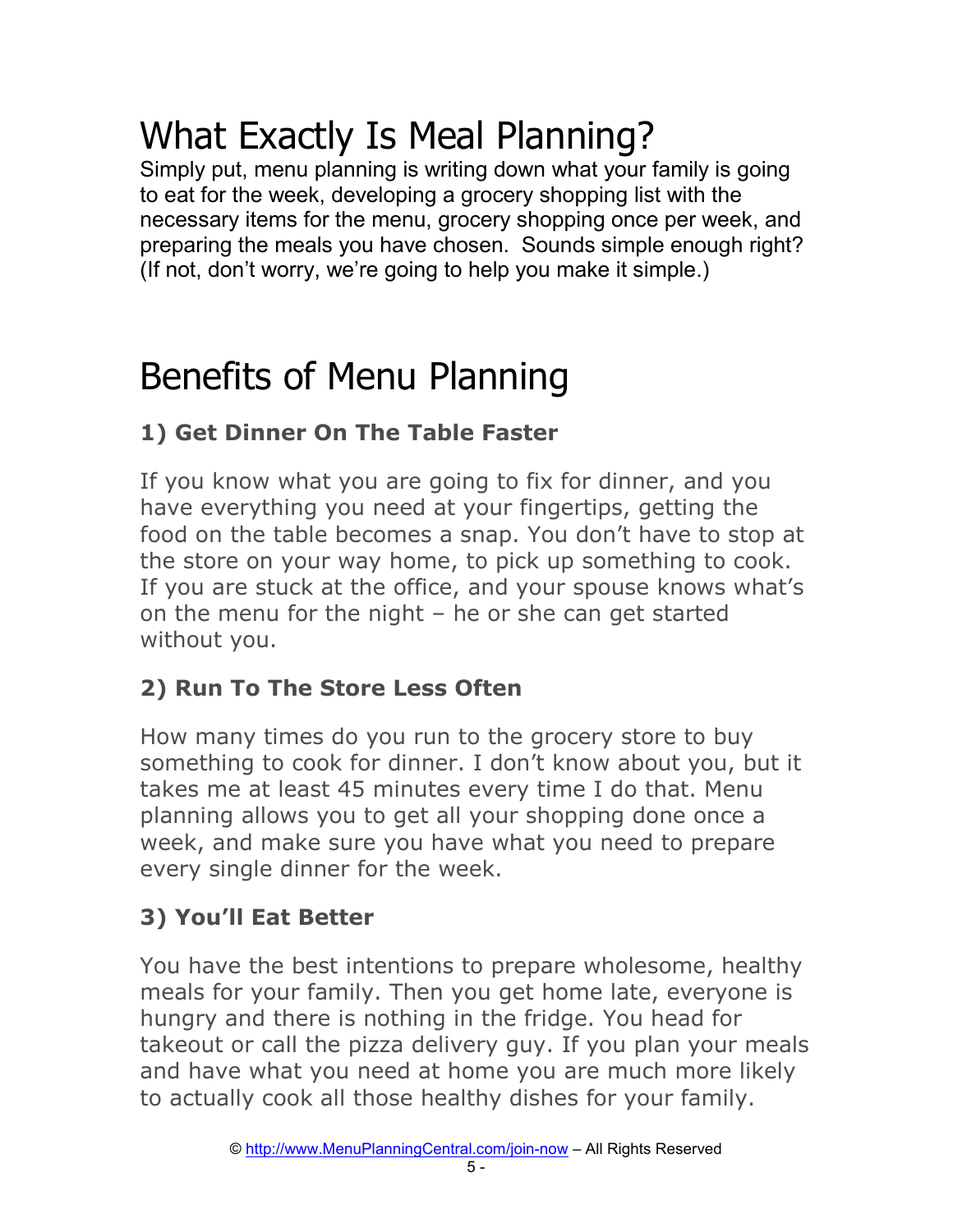#### **4) It Saves You Money**

How much food do you throw out each week because you just didn't get around to cooking it? Plus every time you go to the store there are a few extra things that just make their way into your cart and on your grocery bill. If you shop less and only for those items that you actually need, you spend a lot less money on groceries each week. We won't even think about how much we spend eating out each week.

#### **5) It Saves You Time**

In addition to saving you money, meal planning also saves you time. You only have to go grocery shopping once a week, and there is no more walking around the kitchen each evening for 20 minutes frantically trying to figure out what's for dinner tonight. Everything you need from the recipe to the ingredients is right at your fingertips.

#### **6) Quality Family Time**

When you think back to your own childhood, family dinner is sure to come to mind as a time when everyone got together to eat a meal and talk about the day. You can recreate that experience for your family and spend some quality time each week over a home-cooked meal.

#### **7) It Is Easy**

Last, but not least, menu planning is easy to do and makes it easy to cook every day. All you need to do is set a little time each week to plan out your weekly menu, write up your grocery list and shop.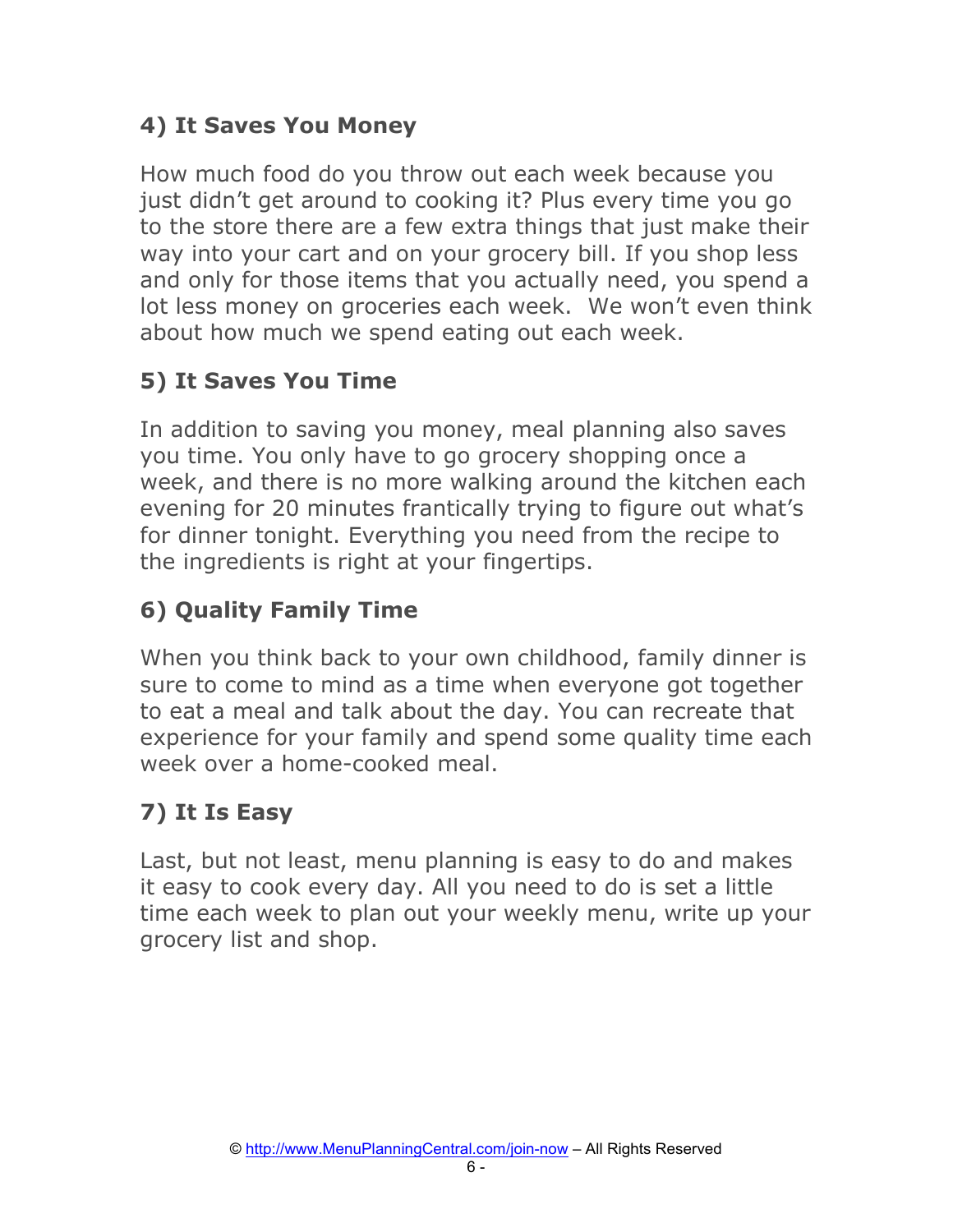### How to Plan Your Meals

Take a week or so to brainstorm your family's favorite meals. Start a list and maybe post it in a prominent place – such as your refrigerator door, so all family members can add things to the list as they think of them.

Once you have a list of favorites, sit down and write the days of the week on a sheet of paper. For each day assign one family favorite meal. Don't forget to add side dishes also. It is good at this point to look at the family calendar as well. This will help you be sure to not plan something that takes an hour to prepare if you have to be somewhere early in the evening. Or maybe Chad will be gone one night for dinner, and there is a specific meal that everyone likes except Chad. You can plan that meal for the evening he is away. Or maybe you have been invited out one evening – you certainly don't need to plan a meal for that night if that is the case. Also decide if you want to plan in a leftover night sometime during the week.

## Trying New Recipes

We encourage you to pull out your cookbooks (yeah, those dusty things on the bookshelf or in the back of your cupboard, that one thing you got as a wedding gift and never looked at... yeah, that's the one!) Take a look at your cookbook or even look online for new recipes. You're not going to want to try a new recipe every night, as that can get taxing quickly on you and your family. However, if you can try something new 1-2 times per week that that will help you not tire of eating the same foods over and over again. Just remember to print out that recipe or bookmark it in your cookbook so you can find it when you are ready to cook. If you family enjoys it, add it to your family favorite list with a note next to it telling you where to find the recipe next time (page number in the cookbook, folder you add the recipe to etc.). If it does not become a family favorite, make a little note in your cookbook so you don't try the same one again later. If you try new recipes at least once a week, your normal list of family favorite meals will grow in time.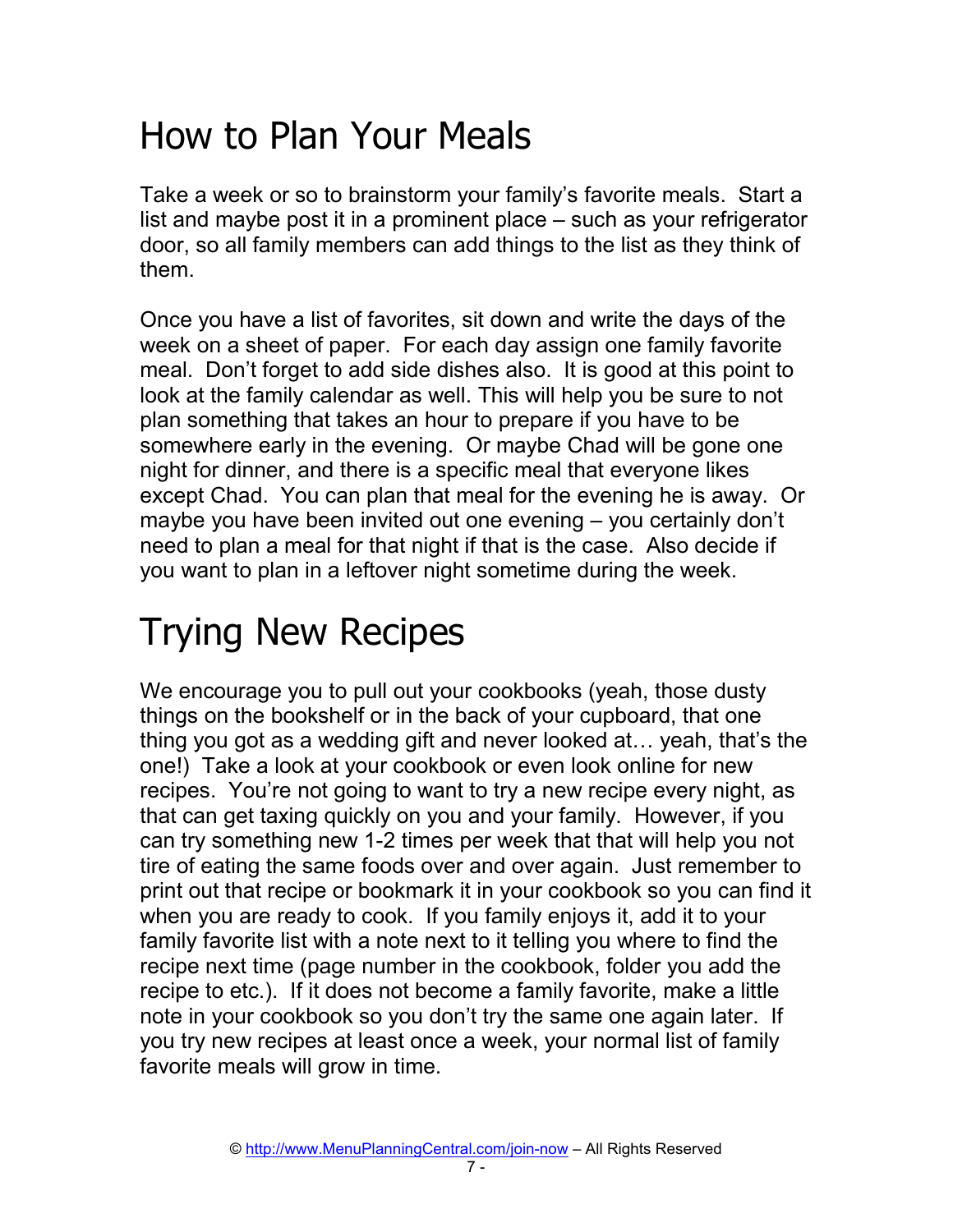## Making Out Your Shopping List

Once you have your meals planned out, it is time to make the grocery shopping list. Go through each recipe and side dish you have written down and place on your grocery list all the ingredients necessary that you do not have on hand to make the meal.

Remember, the goal is to only go to the grocery store once each week. So once you have all the ingredients listed for your evening meals, take inventory of the basics such as milk, bread, eggs, etc. and add those to the list, if needed, as well. It is also a good idea to keep a running list all week of items you need as you run out of them. This will make the basics list easier and will help you not forget anything.

Next, add any breakfast, lunch, or dessert ingredients or items you may need for the week.

Finally, you may want to look through the grocery ad to see if there is anything on sale that you generally use and would like to stock up on. You can also add that to your list at this time.

It is generally easiest to organize your list by department in the grocery store, for example, all the dairy products on one area of your list, all the produce in another column etc. This will save you time when you are at the store as you won't have to run from one end to the other because you missed something that was "hiding" on your list.

We have provided you with a sample menu planning sheet and grocery list toward the end of this e-book. If they work for you, you are welcome to run off as many copies as you need.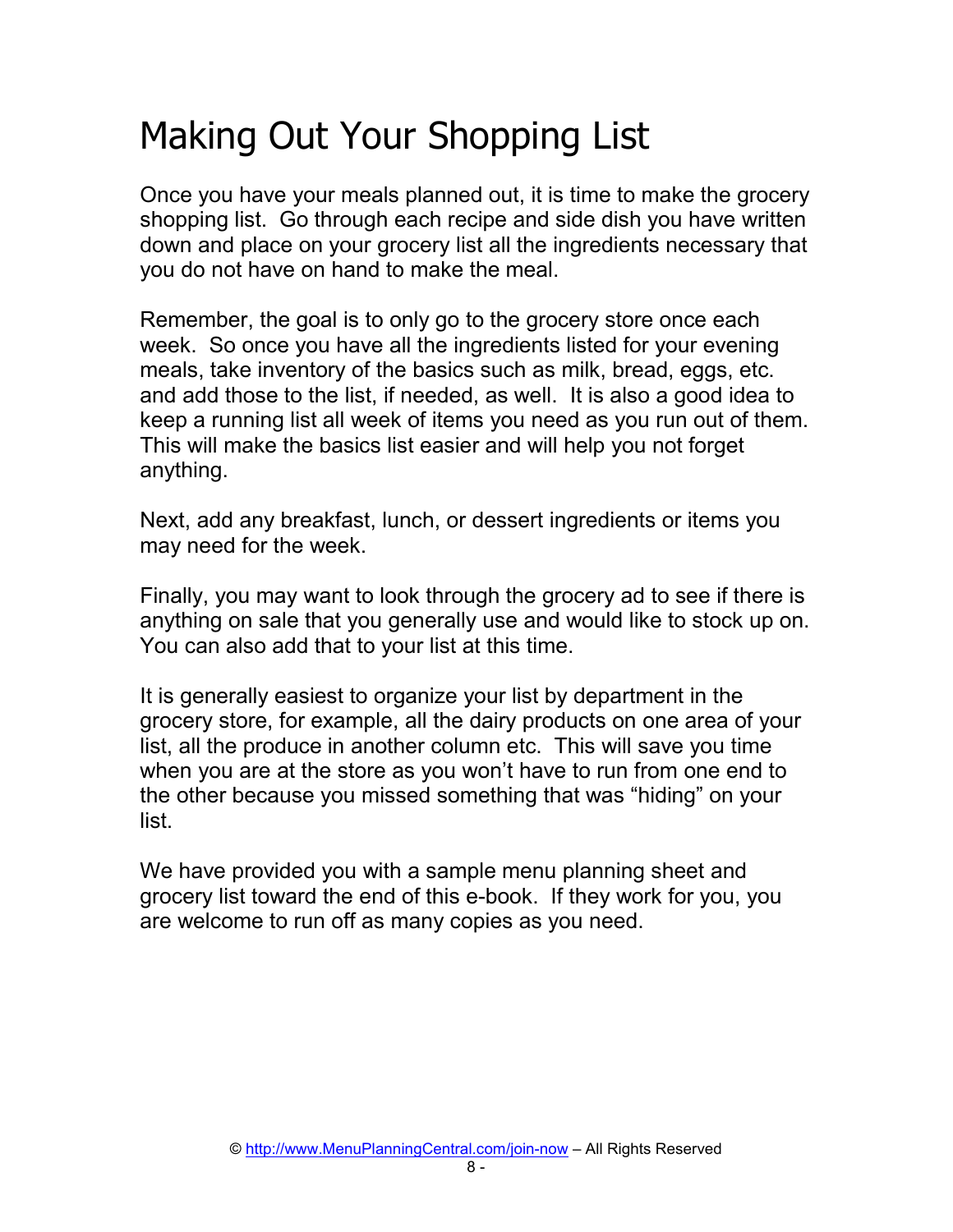## Saving Money with Menu Planning

Have you ever looked back at the end of the month and added up your grocery bills and dining out receipts for the month? Try it one of these months – it can be downright scary! However, when you do this it is also very eye-opening, so do give it a try. Just save all your receipts (make sure to ask for them when you dine out) and put them in an envelope. At the end of the month total them up and see what you discover.

I think you might also be surprised how much those quick "run in and run out" trips to the grocery store add up as extra items seem to "jump" into your shopping cart. Unless you are incredibly disciplined, I am willing to bet that most of us come out with at least a few more items than we go in for each time. So only shopping once a week is most certainly going to save you money.

How about dining out? Even if you only eat out once a week, (and I know for a fact many families eat out much more than that) you are probably spending \$80 a month on dining out (and that is a conservative estimate) Even just going to McDonalds with an average size family can be close to \$20 these days.

It can also be very helpful to watch the sales and stock up on items you frequently use when the sale is running. You can then plan your meals around the items you have on hand.

If you add up the money you save from dining out less, grocery shopping less, and buying during sales, you will have a nice lump of pocket change. It should not be hard to save AT LEAST \$100 per month following these methods. What can you do with an extra \$!00 a month? Put it in a vacation fund? Pay off a bill? Save for your child's college? It's up to you, but I think there are some things you would rather be putting the money towards when you pull it all into perspective.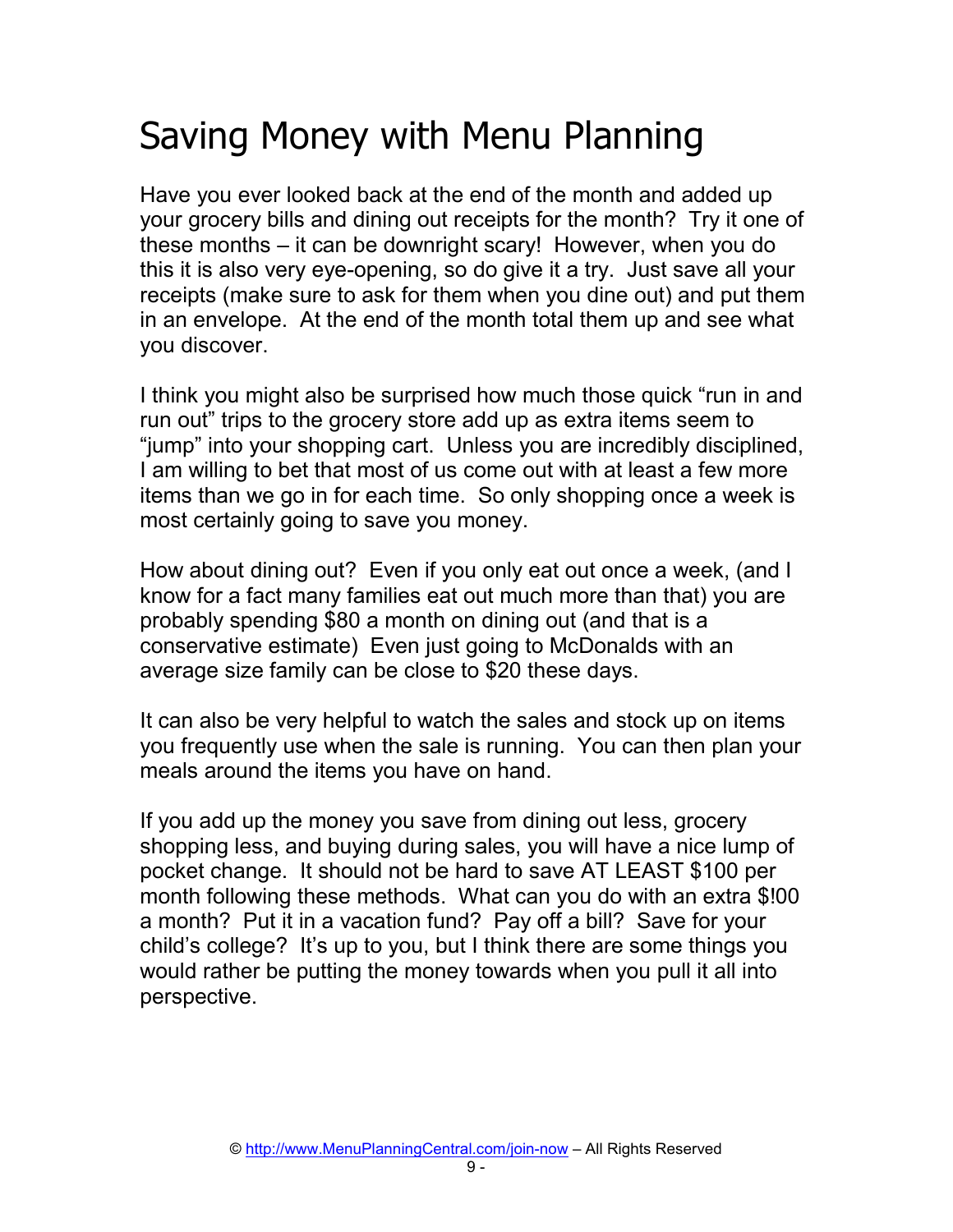## Saving Time with Menu Planning

Most all of us are on tight schedules. If you're not, then I'm sure you still would rather spend your time doing something else instead of spending hours a day frantically trying to feed your family. I know I can think of ways I would spend my time if I had more free time.

Menu planning has the potential to save you quite a bit or time each week. How much time does it take you to run to the grocery store each time? Maybe 10 minutes to drive there and back and at least 30 minutes in the store. That is close to an hour and you still haven't cooked anything yet. How many times a week do you run to the store?

How about searching through your cupboards, the freezer, the fridge, the cookbook etc. to try to figure out what you can make with what you have on hand? How long does that take? Probably at least 15 minutes by the time you have nailed down what you are going to make, maybe defrosted the meat in the microwave etc. That's almost 2 hours a week!

How about dining out? If you have young children, first you have to get them ready to go. That generally takes about 10 minutes at our house by the time they go potty, find their shoes etc. Actually, sometimes it takes that long just to get your spouse out the door. Then you have to drive to the restaurant – another 10 minutes probably. Then you sit and look at the menu and wait to order – another 10-15 minutes. Then you have to wait for the food to cook – another 10-15 minutes. Then you eat 15-20 minutes. Then you wait for and pay your bill - 10 minutes. Then you drive home  $-10$ minutes. That is 80 minutes (if you're lucky). I can think of a lot of meals that can be prepared and consumed in much less time.

If you feel like you are always short on time, we have just potentially given you several extra hours each week just by incorporating menu planning into your lifestyle.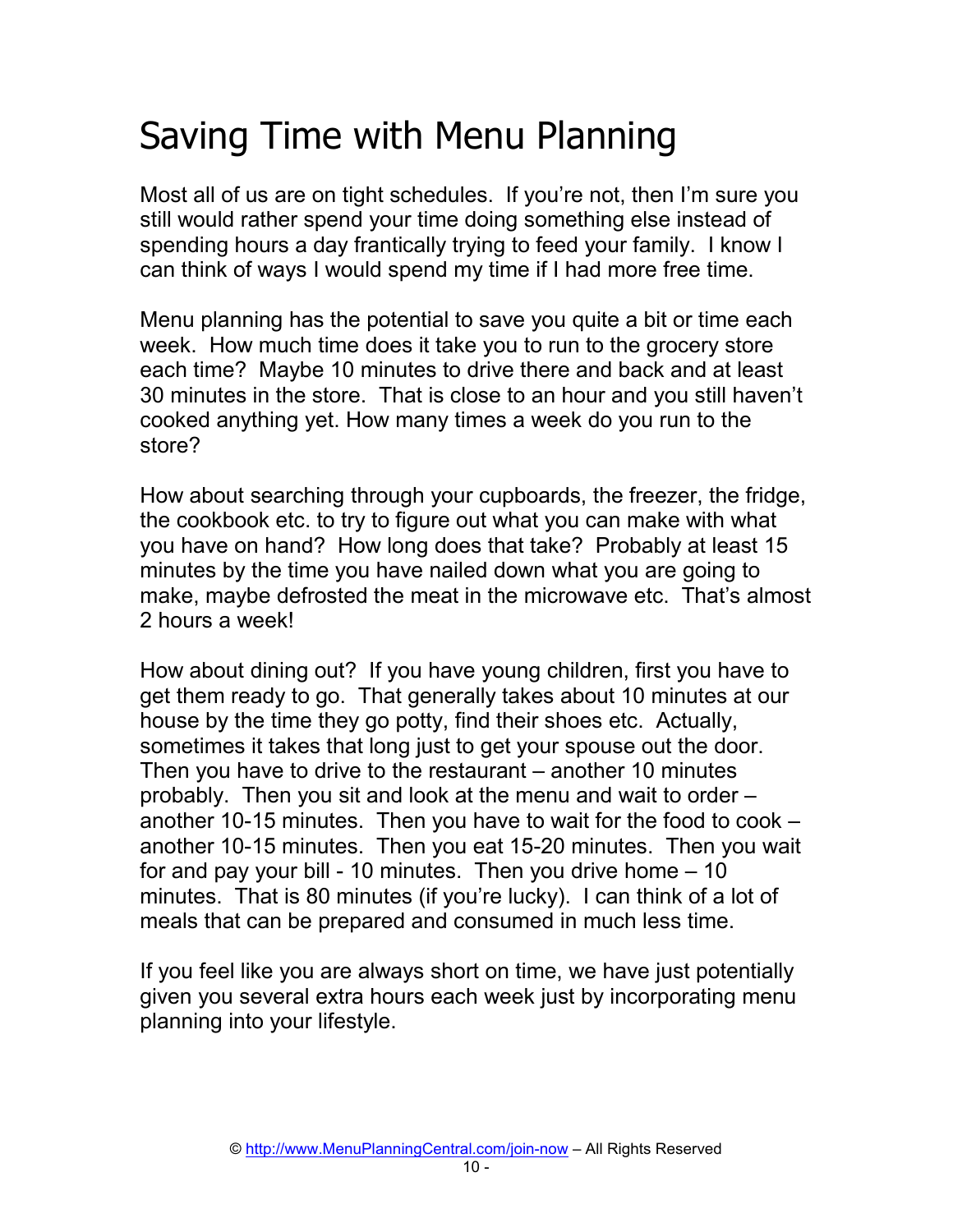## Rediscovering the Family Dinner

When you were growing up, did your family have dinner around the dinner table each evening? If not, you at least probably knew a family who did. It used to be the norm for families to gather together each evening to share a meal and talk with each other.

Today it is more probable to find dad coming home from work late, kids shuffling from one activity to the next, moms often working outside of the home etc. We're busy these days. However, that doesn't mean we should push aside the idea of a family meal. It is more important now than ever, and if you make it a priority and put your new menu planning skills into action, it can be done.

Consider these facts:

- The average parent spends 38.5 minutes per week in meaningful conversation with their children... (A.C. Nielsen Co.)

- Family dinners are more important than play, story time and other family events in the development of vocabulary of younger children. (Harvard Research, 1996)

- Frequent family meals are associated with a lower risk of smoking, drinking and using marijuana; with a lower incidence of depressive symptoms and suicidal thoughts; and with better grades in 11 to 18 year olds. (Archives of Pediatrics and Adolescent Medicine, 2004.)

- The more often teens have dinner with their parents, the less time they spend with boyfriends or girlfriends, and the less likely they are to have sexually active friends. (National Center on Addiction and Substance Abuse at Columbia University – 2004)

- Adolescent girls who have frequent family meals, and a positive atmosphere during those meals, are less likely to have eating disorders. (University of Minnesota, 2004)

We've given you the tools, we've given you the facts – it's time for you to take ACTION! Give menu planning a try and reap the positive rewards.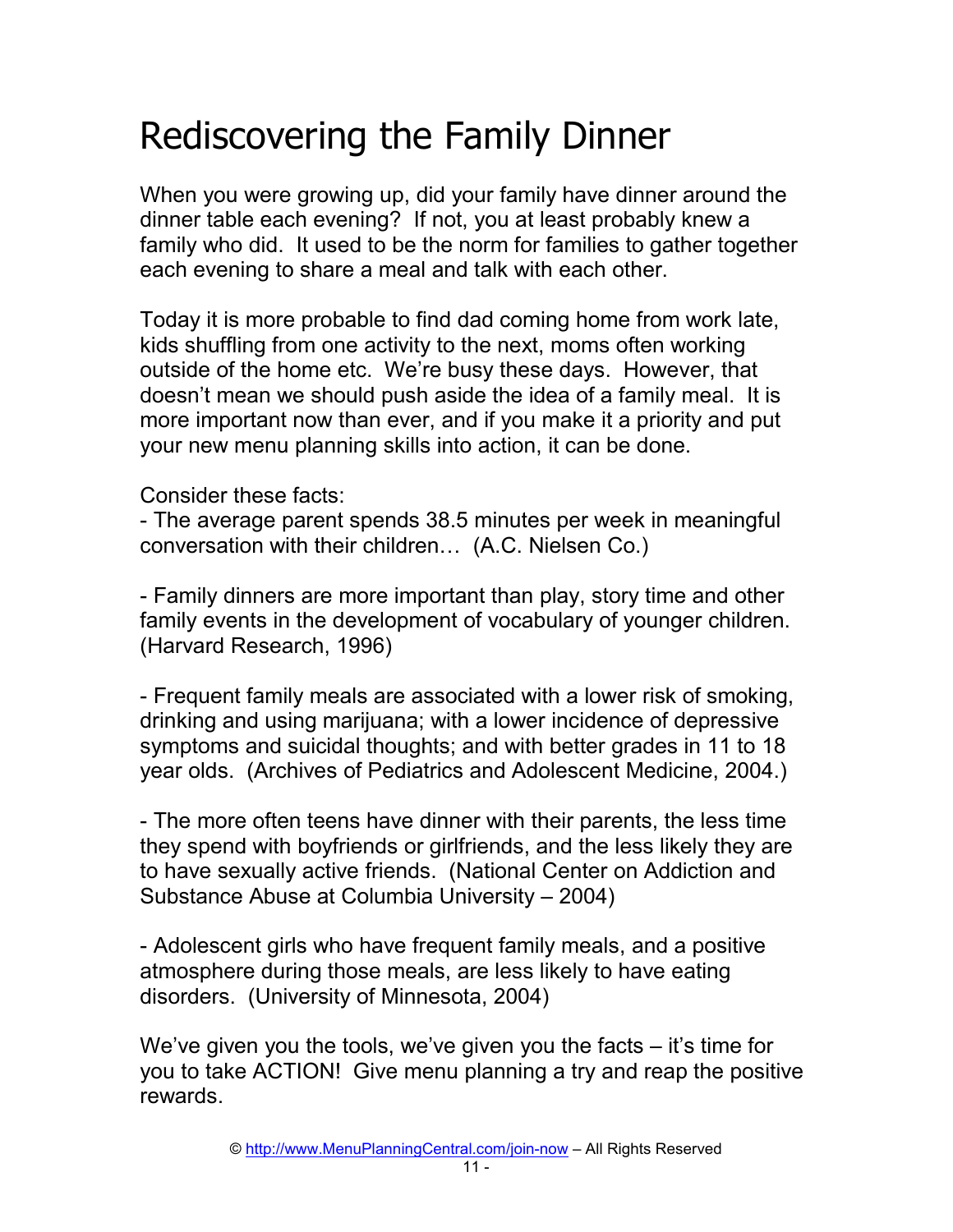## Sample Menu Planning Sheet & Grocery List

With this basic menu planning guide, you are also given a sample menu planning sheet and grocery list. Print those out each week and use them to plan your menu and to make sure you get everything you need for each dish at the store.

Here are the links to the Menu Planning and Grocery List printables.

Grocery List

http://www.menuplanningcentral.com/shopping-list.pdf

Weekly Menu

http://www.menuplanningcentral.com/weekly-menu.pdf

Both these files are pdf files. To download them to your computer, simply right click the link and choose "Save Target As".

You will need Adobe Reader to view these files. Most computers already have this reader installed. If your's doesn't, you can download it free at www.adobe.com